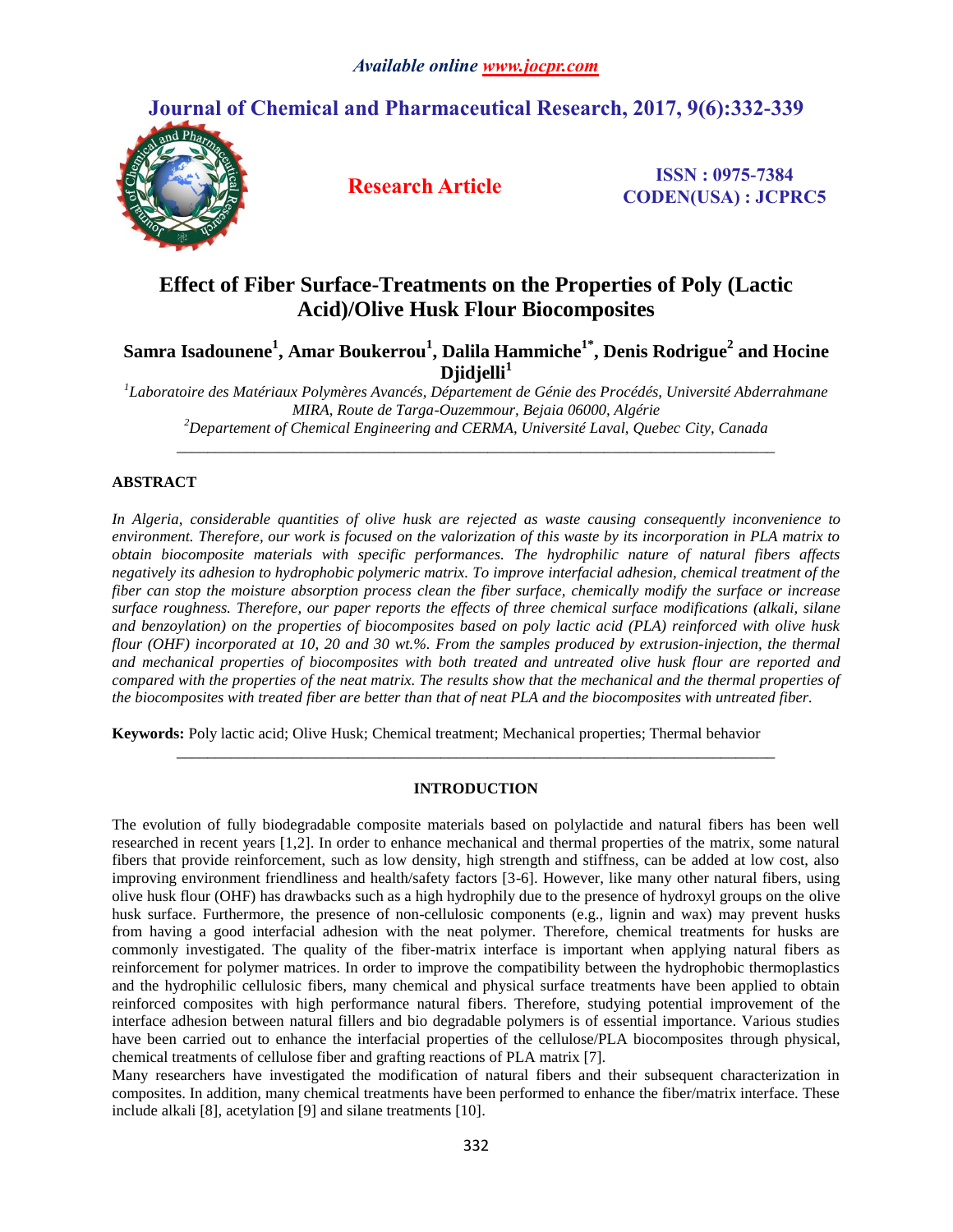Of these, alkali and silane treatments are the most widely used and effective methods. Considerable work has been done regarding how to use alkali and silane treatments to improve the mechanical properties of natural fibers and their composites [11,12]. Thi et al [13] studied the effects of alkali and silane surface treatments of husks reinforced poly (lactic acid) (PLA). The results indicate that when silane treatments are combined with an alkali pre-treatment, biocomposites have higher mechanical properties and better thermal stability than biocomposites that are only treated with silane treated. Alkali treatments clean the surface of rice husks and activate the hydroxyl groups. These active hydroxyl groups react with the silanes more easily than the hydroxyl groups on the surface of untreated husks. Masud et al. [14] investigated the effect of alkali and silane fiber surface-treatment on the properties of laminated PLA/kenaf fiber composites. They observed a significant improvement in the overall mechanical properties after the fiber surface treatments. Ming et al [15] highlighted the effects of the alkali treatments on the mechanical characteristics and interfacial adhesion of the abaca fiber/epoxy composites. They denoted that after 5 wt.% NaOH treatment, the crystallinity, tensile strength and Young's modulus of composites increased in comparison to untreated ones. Moreover, interfacial shear strength with an epoxy also improved. Orue et al. [16] examined the effect of different chemical treatments on sisal fiber bundles' tensile properties, as well as on the tensile properties of composites based on a poly (lactic acid) (PLA) matrix and sisal fibers. After treating the sisal fibers, the tensile strength values decreased compared to untreated fibers, especially when the combination of NaOH and a silane treatment was used. Moyeenuddin et al. [17] studied the effects of alkali and silane surface treatments on random short fiber and aligned long hemp fiber reinforced PLA composites. They found that alkali and silane fiber treatments improve tensile and impact properties which appears to be due to good fiber/matrix adhesion and increased matrix crystallinity.

As mentioned earlier, silane treatment is one of the most applied methods for improving the interfacial adhesion between the fiber and matrix [18]. Fact, silane is hydrolyzed, forming reactive silanols, which are then adsorbed and condensed on the fiber surface (sol-gel process). Thus, the hydrogen bonds formed between the adsorbed silanols and the hydroxyl groups of natural fibers improve the mechanical performances of the resulting polymer/fiber composites [19]. Yuan et al. [20] used silanized flax fibers as reinforcement in PLA biodegradable composites. They emphasized that increases in from 30 to 50% and silane treatment from 1 to 5% result in an increase the tensile strength and modulus. On the other hand, the flexural strength and modulus first increased and then decreased with increasing flax rate. Panayiotis et al [21] noted that the surface treatment with maleic anhydride resulted in the highest Young's modulus increment, whereas silanization and plasticization improved both tensile and flexural properties of the composites with modified flax fibers. Tao et al. [22] have treated ramie fiber with alkali and silane (3-aminopropyltriethoxy silane and γ-glycidoxypropyltrimethoxy silane) reinforced poly (lactic acid) (PLA) composites. They found that the tensile, flexural and impact strength of the composites were significantly improved. The present paper describes the preparation of olive husk flour reinforced polylactide green biocomposites by extrusion. The selection of PLA is based on the fact that it is the most widely commercialized and readily available bio-based thermoplastic polyester derived from renewable resources such as corn, beet, and sugar. For comparison, OHF/PLA composites with untreated, alkali-treated, silane-treated and benzoylation-treated olive husk flour are fabricated and their mechanical and thermo-mechanical properties are assessed.

# **MATERIALS AND METHODS**

# **Materials**

Polymer used in our work was PLA of Grade 7001D, melt flow index of 6 g/10 min (210 °C/ 2.16 kg), density of 1.24 g/cm3, glass transition temperature and a melting point of 60 and 154 °C respectively. It was supplied by Nature Works LLC.

Olive husk flour (OHF) used as reinforcement fiber was supplied by local olive manufacturers from the south region of Algeria after the end of the olive oil extraction process. OHF was washed with hot water in order to eliminate the oil residue, crushed and sieved. The average diameter used is ˂100μm.

#### **Chemical modifications of OHF surface**

## **Alkali treatment:**

The fibers were treated with 5% NaOH for one hour and washed many times with distilled water containing 1% acetic acid to neutralize excess sodium hydroxide. Finally they were washed with distilled water until pH neutral, dried at the ambient air temperature for 12 h and then in an oven at 80°C for 6 h.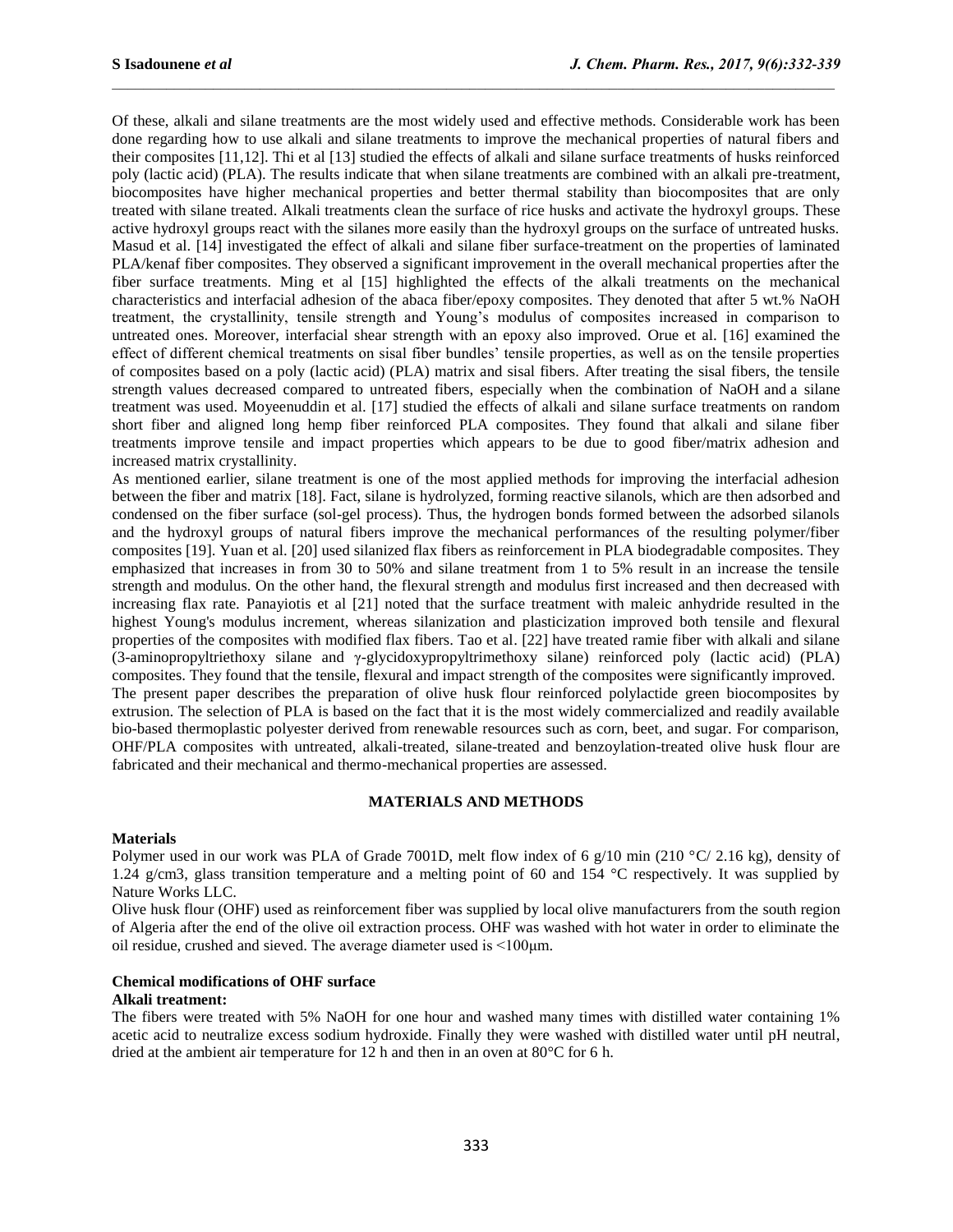## **Silane treatment:**

1 wt.% of silane (weight percentage compared to the husks) was dissolved in water/ethanol mixture (30:70 w/w). The pH of the solution was adjusted to 4 with acetic acid and stirred continuously for 30 min. Next, the husks were soaked in solution for 3 h, washed by tap water and dried on oven at 60 °C for 24 h.

## **Benzoyl chloride treatment:**

The fibers treated with alkali were suspended in 10% sodium hydroxide and then stirred with 50 ml of benzoyl chloride for 1 hour, filtered and dried. Then they were placed in ethanol for 1 hour to remove the benzoyl chloride unreacted. Finally, the fibers were washed with distilled water and dried in an oven at 70 °C for 24 h.

## **Processing conditions**

Composites samples of PLA and OHF treated and untreated at different rates (10, 20 and 30%) were compounded by melt mixing using extrusion type 5&15 micro compounder DSM Xxplore method followed by injection molding. Screw temperature was set at 180 °C, screw speed was maintained at 50 rpm and residence time was fixed at 8 min.

# **Characterization**

# **Mechanical testing:**

Measurement of mechanical properties of the specimens was performed using a brand traction machine "Instron 5565". The strain rate was kept constant at 10 mm/min. The machine was connected to a computer that performs all necessary calculations and plots the stress/strain curves.

#### **Dynamic mechanical analysis (DMA):**

The storage modulus, loss modulus, and loss factor (tan delta) of the composite specimens were measured as a function of temperature (20°C-100°C) using a TA Instruments RSA-3 tension compression at a frequency of 1 Hz and a heating constant rate of 4°C/min.

#### **Differential scanning calorimetry (DSC):**

Thermal characterization using DSC was performed using a DSC7 Perkin Elmer apparatus. A heat/cool/heat procedure was applied over a temperature range from 40 to 250 °C at 10 °C/min under nitrogen atmosphere (N<sub>2</sub>). The glass transition temperature (Tg), crystallization temperature (Tc), melting temperature (Tm), and melting degree of crystallinity of PLA and its biocomposites were calculated as expressed by the following equation:

$$
x(\%) = \frac{\Delta Hm}{\Delta H^{\circ}m} \times \frac{100}{\varphi}
$$

Where  $\Delta H_m$  represents the heat of fusion (J/g),  $\Delta H^{\circ}$  represents the theoretical heat of fusion of 100% crystalline PLA  $(93.1 \text{ J/g})$  and  $\Phi$  represents the weight fraction of PLA in the biocomposites.

#### **Thermo-gravimetric analysis (TGA):**

Thermal analysis of untreated and treated olive husk flour, pure PLA, and composites were analyzed using TA instrument Q500 with a heating rate of 10 °C/min. The samples were heated from 20 °C to 700 °C to determine the complete thermal degradation of bio-composites. All tests were carried out in nitrogen atmosphere using a flowing rate of 50 ml/min.

#### **Scanning electron microscope (SEM):**

The measurements were performed on samples to fractured surface and metallized by a layer of gold on a scanning electron microscope JEOL 840-A.

# **RESULTS AND DISCUSSIONS**

# **Mechanical properties**

#### **Tensile test:**

The effects of various chemical treatments on tensile strength, Young's modulus and elongation at break values of untreated and treated bicomposites were given in Figure 1. With the addition of olive husk flour, the Young's modulus was increased with the increase in fiber content from 3101 MPa for the neat PLA to 3816 MPa for untreated composite with a fiber content of 30%. This is due to the rigidity of the olive husk flour itself (Figure 1a). While the ultimate tensile strength (Figure 1b), the elongation at break (Figure 1c) was decreased obviously, this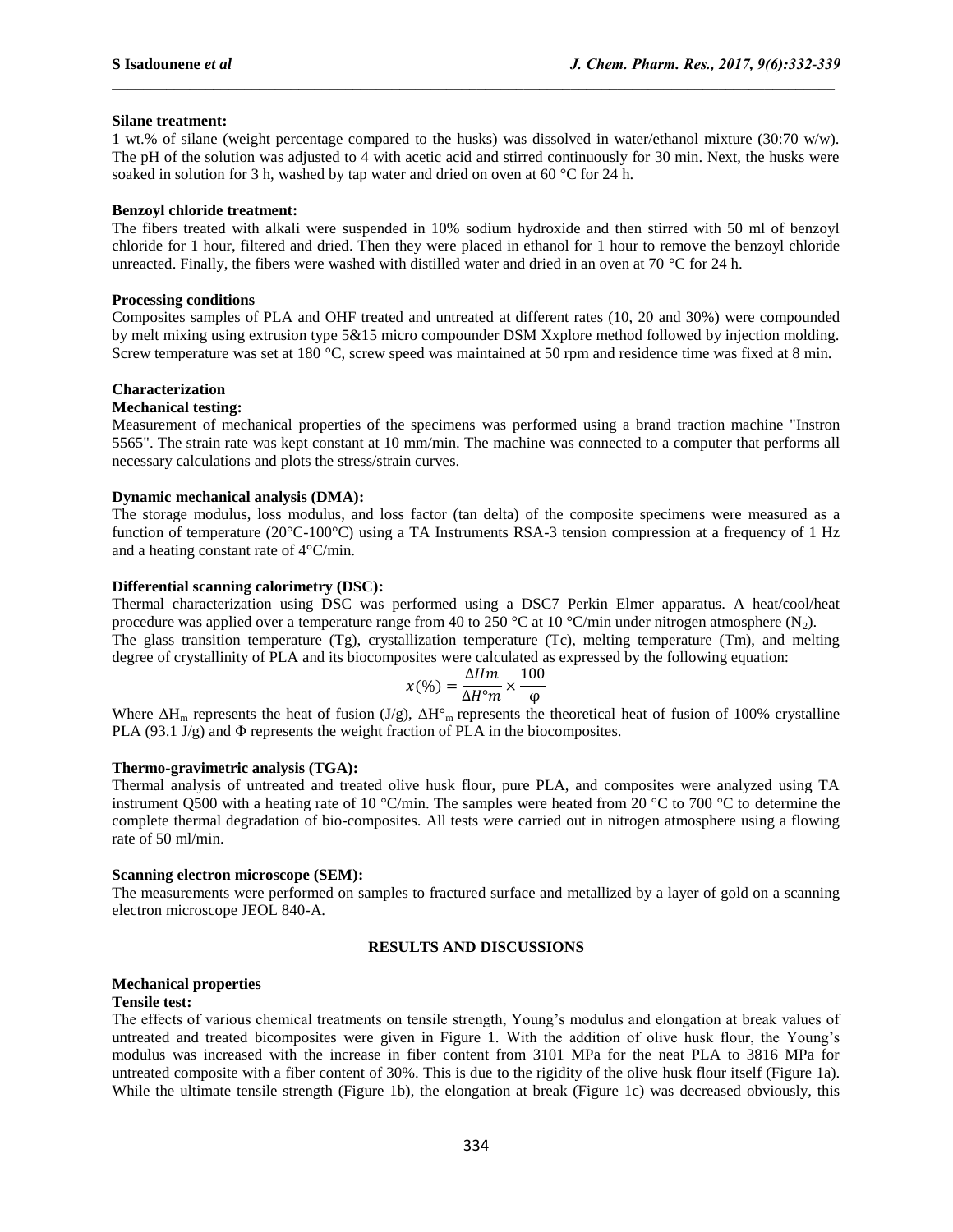

was mainly attributed to the bad dispersion of olive husk flour and poor interfacial interaction between the filler and matrix. [23,24]

**Figure 1: Tensile strength (a), Young Modulus (b) and Elongation at break (c) of OHF/PLA**

It was observed that chemical treatment improved the tensile strength of all composites and the improvement followed the order: alkali treated > silane treated > benzoylated > untreated. Indeed the maximum improvement in tensile strength was observed for alkali treated fiber. This result can be attributed to the improved adhesion between the fiber and the matrix after chemical modification of the fiber. According to Agrawal et al. [25], the chemical treatment has an effect on the mechanical behavior of natural fibers, especially on fiber stiffness.

# **Dynamic mechanical properties (DMA):**

The temperature curves of storage modulus and loss factor is shown in Figure 2. It is obvious that the storage modulus of the composites is higher than the PLA matrix, due to the reinforcement effect imparted by the olive husk [26,27]. As seen in Figure 2, the composite with alkali-treated fiber had higher storage modulus than that of the untreated composite. This suggests that the adhesion between the PLA matrix and the olive husk flour was better with NaOH treated olive husk flour rather than the untreated olive husk flour. It is believed that the removal of lignin is a key step in producing high modulus composites. Besides, many authors are in substantial agreement on this result [28].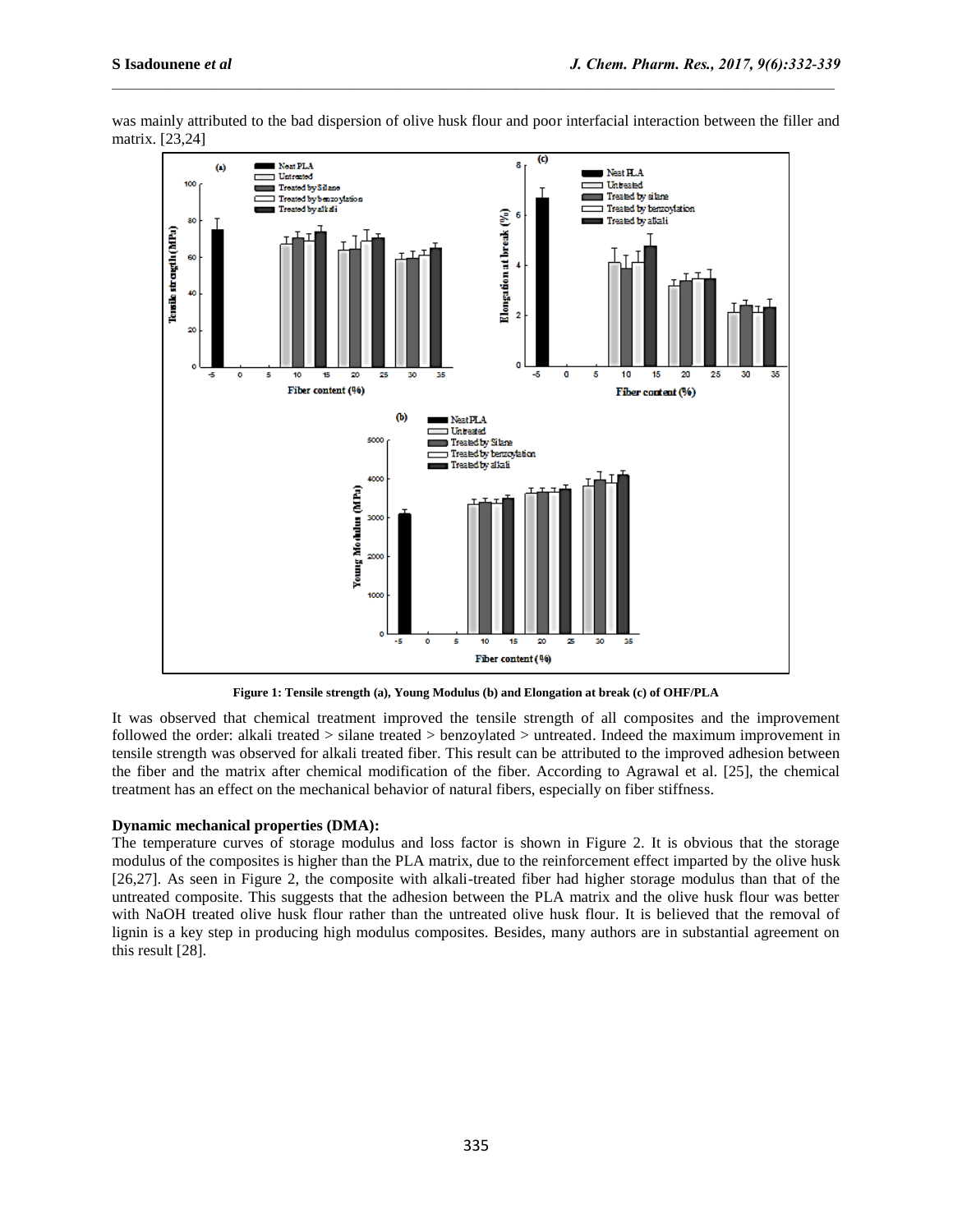

**Figure 2: Temperature dependence of storage modulus and tangent delta of PLA and PLA based biocomposites**

Surface-treated fiber reinforced composites indicate the longer plateau on the storage modulus than that of neat PLA where the softening temperature is increased from about 48 °C for neat PLA to 57 °C with olive husk flour, which implies an increase in thermal stability of the neat PLA matrix with the addition of treated fibers and it is further increased if the composite is crystallized [27,29]. DMA results show important variations in main relaxation temperature, which can be linked both, to interactions resulting in a decrease of chain mobility and to a regular reinforcing effect. These results are consistent with the static mechanical behavior, which vary according to the fiber content and the treated or untreated fiber.

Figure 2 shows also the loss factor (Tan delta) of the PLA and its composites as a function of temperature, where the ratio of storage modulus and loss modulus gives the tangent of the phase angle delta, a measure of energy dissipation. Loss factor in the transition region measures the imperfections in the elasticity of a polymer, with the possibility of additional losses occurring at the matrix-fiber interface [29,30].

As seen in Figure 2, the fibers contribution to the damping is extremely low compared to that of the PLA matrix. This suggests that the combined attenuation of olive husk flour reinforced composites would be mainly caused by the molecular motion of PLA and the interaction at the fiber/matrix interface.

#### **PLA crystallinity in composites**

In Figure 3, it is apparent that the crystallinity of PLA in composites increased with increased fiber content which could be due to the increased availability of nucleation sites leading to the formation of increased transcrystallinity [31-33].



**Figure 3: DSC curves of neat PLA and PLA-based biocomposites**

PLA shows double melting peaks. It can be due to the fact that the less perfect crystals have enough time to melt and reorder into crystals with higher structural perfection, and melt again at higher temperature. The biocomposites exhibit constant in Tg compared with that of neat PLA (Table 1). The results obtained are in agreement with the results of DMA.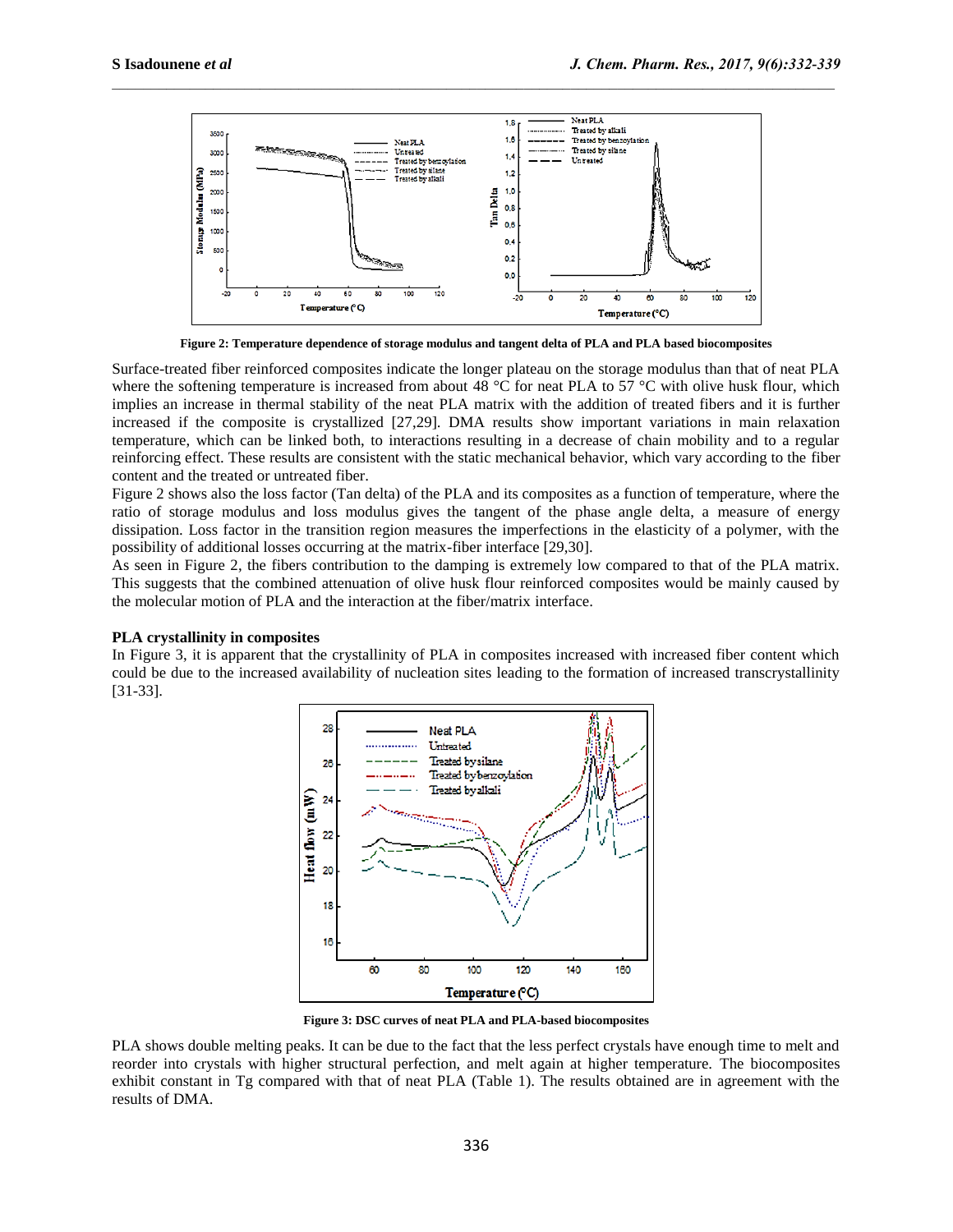|                        | $\Delta H_{cc}J/g$ | $\Delta H_m J/g$ | $X\%$ | $\rm ^{\circ}C$<br>т<br>ւջ | $T_c$ °C | $T_m$ °C |
|------------------------|--------------------|------------------|-------|----------------------------|----------|----------|
| <b>Neat PLA</b>        | 19,5               | 22,5             | 26.8  | 60                         | 112      | 149      |
| <b>Untreated</b>       | 24                 | 23               | 27.4  | 60                         | 117      | 149      |
| <b>PLA/Alkali</b>      | 24                 | 25,7             | 30.7  | 59                         | 115      | 149      |
| <b>PLA/Bezovlation</b> | 30                 | 26               | 31    | 60                         | 113      | 148      |
| <b>PLA/Silane</b>      | 19                 | 25               | 29,8  | 59                         | 117      | 147      |

**Table 1: Typical thermal property of various OHF/PLA biocomposites**

It is apparent that the crystallinity of PLA in the PLA/Alkali treated fiber, PLA/benzoylated fiber and PLA/Silane treated fiber composites increased compared with that of neat PLA and PLA/ untreated fiber composites. This result can be explained by the fact that impurities (i.e. wax and pectin) were removed from the fibers after treatment [34], which in turn increased the number of nucleating sites of the fibers. Incorporating natural fibers in the PLA matrix can be responsible for modifications in its crystallization by playing the role of nucleating agents. As shown by Wang et al. [35] sisal fibers have a nucleating ability to transcrystallize the PLA matrix.

#### **Thermogravimetric analysis**

The thermal stability of neat PLA and PLA based composites was investigated with thermal analysis, and the results are shown in Figure 4.



**Figure 4: Thermogravimetric curves of neat PLA and PLA-based biocomposites**

Thermal degradation of PLA shows completely in a single stage and occurs at 328 °C. From Figure 4, the biocomposites with untreated fiber show lower degradation temperature than that of PLA; this might be due to the incorporation of olive husk flour in PLA matrix. Thermal degradation temperature of the biocomposite with surface treatment is increased compared to the composite without surface treatment. The chemical bond between PLA matrix and olive husk flour could enhance the interfacial adhesion, consequently, the thermal degradation temperature increases. And even, this might be due to the increase in the crystallinity of composites as it was found in DSC analysis.

However, the thermal behavior of the biocomposites based on alkali treated fiber is better than those prepared with silane treated fiber. The result indicated that the stability of the interface bond between alkali treated olive husk flour and PLA is stronger than that of the interface bond between silane treated and benzoylated olive husk flour and PLA.

# **Morphology of the samples**

The morphologies of the fractured surfaces of biocomposites with untreated fiber and treated fiber were investigated by scanning electron microscope.

Figure 5 shows that for the composites prepared using untreated fibers, visible gaps can be seen between fiber and PLA matrix, suggesting poor interfacial adhesion. This presumably arises because of the incompatibility between fibers and PLA matrix, as well as the presence of the impurities on the olive husk flour surface. However, the surface morphologies of treated composites are different (Figure 5).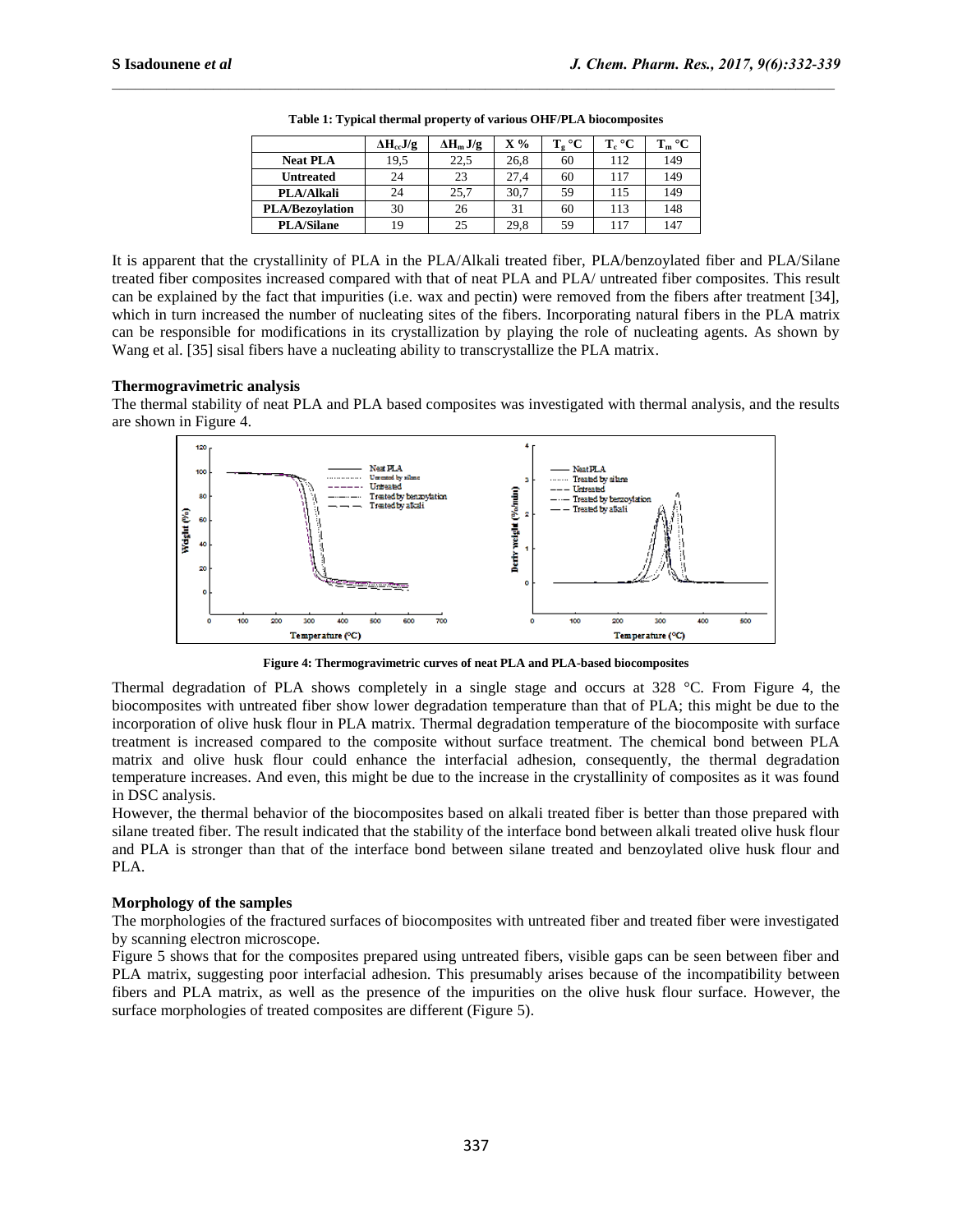

**Figure 5: Fracture surfaces of (a) Untreated (b) treated by silane (c) treated by alkali (c) treated by benzoylation/PLA biocomposites**

The treated fibers are coated by layers of matrix material that considerably reduce the gaps between them. It is also observed that the layers of material are pulled out together with the fiber during impact fracture, which further substantiates adhesion between the fiber and the matrix. The SEM analysis indicates that the matrix-fiber is better defined with treated OHF. Thus, one can understand the improvement of the mechanical properties for composites after treatment. SEM micrographs of the treated composites indicated clearly that surface-treatment boosted adhesion between olive husk flour and PLA matrix and shows that olive husk flour is well surrounded by the PLA matrix.

#### **CONCLUSIONS**

This manuscript points out the effect of alkali, benzoylation and silane treatments on the properties of PLA/olive husk flour biocomposites prepared by the extrusion. The results of this study showed that surface treatment improves the compatibility between the PLA matrix and olive husk flour. The mechanical properties and the thermomechanical properties of the composites with treated fiber are better than that of neat PLA and the composites with untreated fiber. These improvements are due to the enhanced interfacial adhesion between the PLA matrix and olive husk flour. According to the results of the mechanical properties and the thermomechanical properties tests, alkali is an effective surface treatment agent. The thermal behavior of PLA and PLA-based composites is also analyzed using DSC. The result confirms that the improvement in the thermal properties is because of the improved adhesion between both faces. The morphologies of fracture surface of the composites indicate the enhancement of fibermatrix interface adhesion.

#### **REFERENCES**

- [1] B Benjamin; J Mussig. *Compos Sci Technol*. **2008**, 68, 1601-1607.
- [2] RH Hu; JK Lim. *J Compos Mater*. **2007**, 41, 1655-1669.
- [3] O Gil-Castell; JD Badia; T Kittikorn; E Streomberg; A Martínez-Felipe; M Ek; S Karlsson; A Ribes-Greus. *Polym Degrad Stab*. **2014**, 108, 212-222.
- [4] MS Huda; LT Drzal; AK Mohanty; M Misra. *Compos Sci Technol*. **2008**, 68, 424-432.
- [5] MS Islam; KL Pickering; NJ Foreman. *Polym Degrad Stab*. **2010**, 95, 59-65.
- [6] ZY Chen; W H Yan; Q Y Ping. *Bioresource Technol*. **2010**, 101, 7944-7950.
- [7] T Lu; S Liu ; M Jiang; X Xu; Y Wang ; Z Wang ; J Gou ; D Hui ; Z Zhou. *Composites: Part B*. **2014**, 62, 191-197.
- [8] A Gomes; T Matsuo; K Goda; J Ohgi. *Composites A: Appl Sci Manuf*. **2007**, 38(8), 1811-1820.
- [9] AK Bledzki; AA Mamun; NN Bonnia; S Ahmad. *Ind Crops Prod*. **2012**, 37(1), 427-434.
- [10] CYK Lung; JP Matinlinna. *Dent Mater*. **2012**, 28(5), 467-477.
- [11] L Boopathi; P Sampath; K Mylsamy. *Composites Part B*, **2012**, 43(8), 3044-3052.